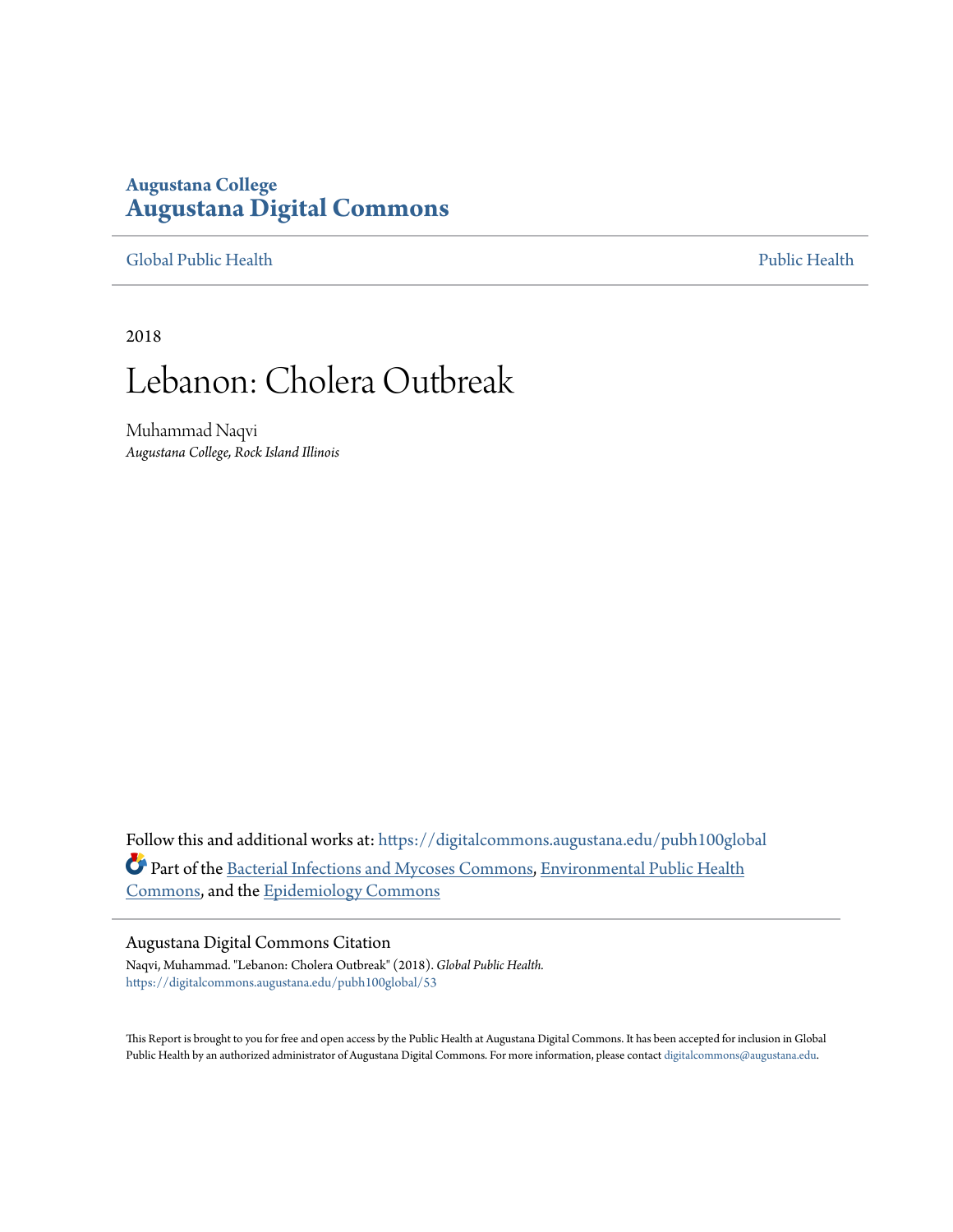

## Lebanon:Cholera outbreak By:Furqan Naqvi

#### Background:

Lebanon shares its border with Syria to the north and east,and with Israel to the south,while Cyprus Island lies to the West of it across the Mediterranean.In particular Lebanon's rich history is largely influenced by it being cross roads with the Arab hinterlands and the Mediterranean Basin.With a population of over 6 million,it largely consists of two major religious groupswith additional 1.5 million Syrian refugees,59% of which are Muslims(Shia,Sunni,Druze,Suffi) and 39% Christianity((mostly Maromites,Greek Orthodox,Melkite). Lebanon is primarily a parliamentary democratic Republic,in which highest offices are proportionally reserved for representatives from certain religious communities.Constitution allows people to change government.Unemployment,underdeveloped infrastructure,unreliable electricity,along with a failing government are some of the most major challenges faced by the country.

#### Issues:

#### 1.Description:

Cholera is a bacterial infection and is carried in water as well as faeces,and can be caught by drinking contaminated water,or by food that has been contaminated.Lebanon has been a victim of a rising public health crisis after its former garbage crisis ended. In particular,the emergence of food and water-borne diseases such as cholera have been a debilitating threat to the nation in recent memory,as the country grapples with an overwhelming number of Syrian refugees from the neighboring countries.

#### 2.Basic Epidemiology:

The conflict in Syria has displaced 1.1 million Syrians,who are officially registered with the United Nations High Commissioner for Refugees In addition,an estimated 500,000 refugees are unregistered and live in crowded tent settlements in relatively impoverished areas with poor sanitation and environmental conditions. Makeshift camps have thousands of refugees where sewage or garbage is being burned or thrown into rivers. This widespread water contamination means that cholera can spread quite rapidly under given circumstances such as these,and hence runs the greater risk of infecting the population.

3.Interventions commenced and challenges faced: